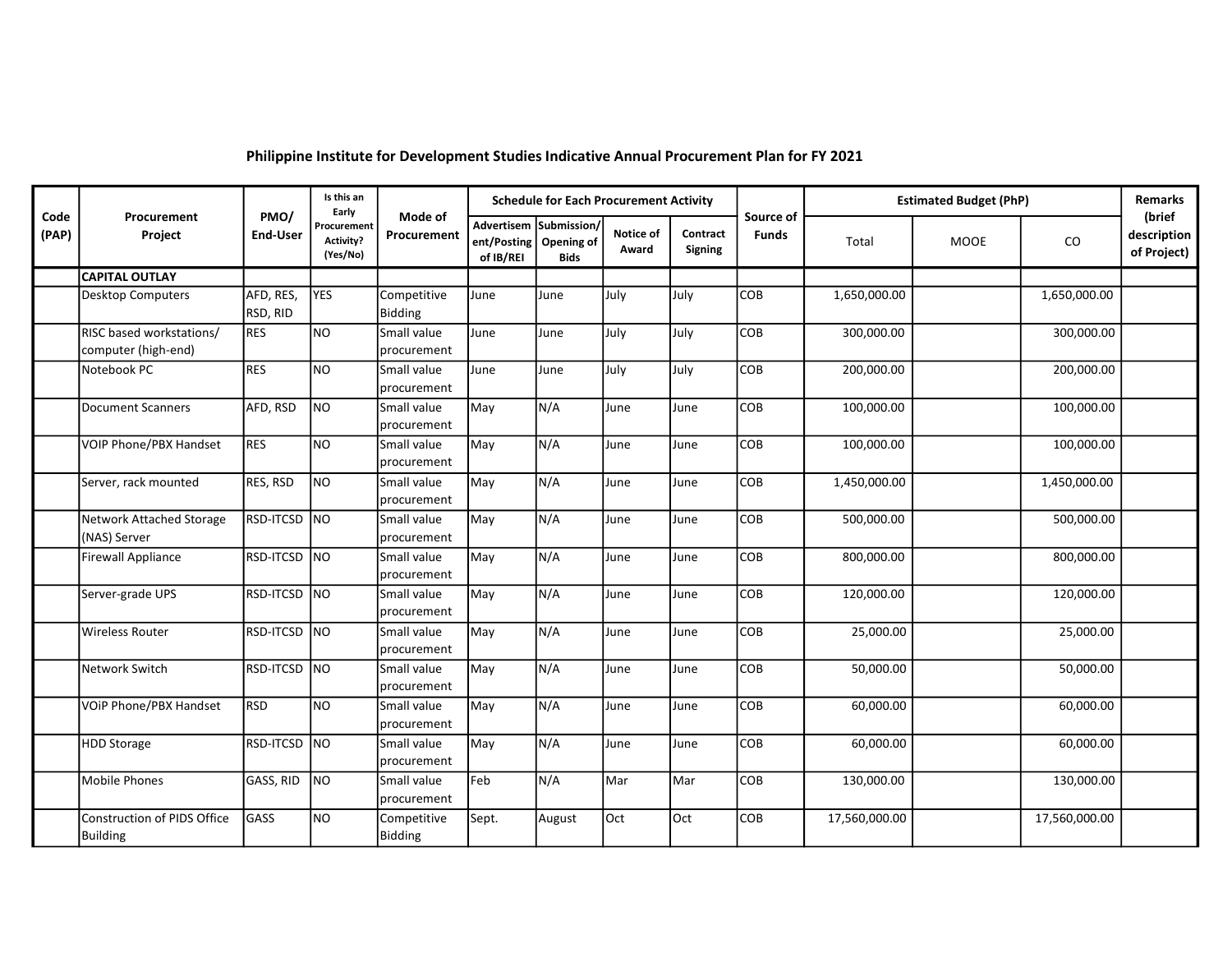| Subtotal (CO):<br>23,605,000.00<br>$\sim$<br><b>MOOE</b><br>$\overline{a}$<br>NO.<br>Small value<br>N/A<br>N/A<br>N/A<br>N/A<br>COB<br>GASS<br>10,000.00<br>10,000.00<br>Advertising<br>procurement<br>$\overline{\text{NO}}$<br>N/A<br>N/A<br>N/A<br>GASS<br>N/A<br>COB<br><b>Auditing Services</b><br>3,717,000.00<br>3,717,000.00<br>Agency-to-<br>Agency<br>$\overline{\text{NO}}$<br>N/A<br>N/A<br>N/A<br>N/A<br>GASS<br>COB<br>Legal Services<br>Small value<br>300,000.00<br>300,000.00<br>procurement<br>$\overline{\text{NO}}$<br>N/A<br>N/A<br>N/A<br>N/A<br>GASS<br>GPPB<br>COB<br>2,719,000.00<br>2,719,000.00<br>Electricity<br>Resolution 19-<br>2006<br>Oct<br><b>RSD-ITCSD</b><br>NO<br>Small value<br>Oct<br>COB<br>572,000.00<br>Sep<br>Sep<br>572,000.00<br>Internet<br>procurement<br>NO<br>N/A<br>N/A<br>N/A<br>N/A<br>GASS<br>COB<br>247,000.00<br>247,000.00<br>Water<br><b>GPPB</b><br>Resolution 19-<br>2006<br>GASS<br>NO.<br>Public Bidding<br>July<br>July<br>COB<br>Janitorial Services<br>June<br>1,129,000.00<br>1,129,000.00<br>June<br>N <sub>O</sub><br>GASS<br><b>Public Bidding</b><br>July<br>July<br>COB<br>Security Services<br>3,077,000.00<br>3,077,000.00<br>June<br>June<br>N/A<br>N <sub>O</sub><br>N/A<br>N/A<br>N/A<br>Rent of Office Space<br>GASS<br>COB<br>34,100,000.00<br>34,100,000.00<br>Bank Charges/Mgnt Fee -<br>GASS<br>N/A<br>N/A<br>NO<br>N/A<br>N/A<br>COB<br>400,000.00<br>400,000.00<br>Agency-to-<br>SDA placement/Loss from<br>agency<br>Forex<br>N/A<br>N/A<br>GASS<br>N <sub>O</sub><br>N/A<br>N/A<br>COB<br>655,000.00<br>655,000.00<br>Insurance<br>NO<br>N/A<br>N/A<br>N/A<br>Fidelity Bond of the<br>N/A<br>GASS<br>COB<br>120,000.00<br>120,000.00<br>Agency-to-<br>Institute's Officers<br>agency<br>N/A<br>N/A<br>GASS<br>N <sub>O</sub><br>N/A<br>COB<br>Taxes, Duties and Licenses<br>N/A<br>165,000.00<br>165,000.00<br>Agency-to-<br>(dst, mv registration)<br>agency | Leasehold Improvement | GASS | NO. | Small value<br>procurement | N/A | N/A | Oct | Oct | COB | 500,000.00 | 500,000.00 |                                      |
|----------------------------------------------------------------------------------------------------------------------------------------------------------------------------------------------------------------------------------------------------------------------------------------------------------------------------------------------------------------------------------------------------------------------------------------------------------------------------------------------------------------------------------------------------------------------------------------------------------------------------------------------------------------------------------------------------------------------------------------------------------------------------------------------------------------------------------------------------------------------------------------------------------------------------------------------------------------------------------------------------------------------------------------------------------------------------------------------------------------------------------------------------------------------------------------------------------------------------------------------------------------------------------------------------------------------------------------------------------------------------------------------------------------------------------------------------------------------------------------------------------------------------------------------------------------------------------------------------------------------------------------------------------------------------------------------------------------------------------------------------------------------------------------------------------------------------------------------------------------------------------------------------------------------------------------------------|-----------------------|------|-----|----------------------------|-----|-----|-----|-----|-----|------------|------------|--------------------------------------|
|                                                                                                                                                                                                                                                                                                                                                                                                                                                                                                                                                                                                                                                                                                                                                                                                                                                                                                                                                                                                                                                                                                                                                                                                                                                                                                                                                                                                                                                                                                                                                                                                                                                                                                                                                                                                                                                                                                                                                    |                       |      |     |                            |     |     |     |     |     |            |            |                                      |
|                                                                                                                                                                                                                                                                                                                                                                                                                                                                                                                                                                                                                                                                                                                                                                                                                                                                                                                                                                                                                                                                                                                                                                                                                                                                                                                                                                                                                                                                                                                                                                                                                                                                                                                                                                                                                                                                                                                                                    |                       |      |     |                            |     |     |     |     |     |            |            |                                      |
|                                                                                                                                                                                                                                                                                                                                                                                                                                                                                                                                                                                                                                                                                                                                                                                                                                                                                                                                                                                                                                                                                                                                                                                                                                                                                                                                                                                                                                                                                                                                                                                                                                                                                                                                                                                                                                                                                                                                                    |                       |      |     |                            |     |     |     |     |     |            |            |                                      |
|                                                                                                                                                                                                                                                                                                                                                                                                                                                                                                                                                                                                                                                                                                                                                                                                                                                                                                                                                                                                                                                                                                                                                                                                                                                                                                                                                                                                                                                                                                                                                                                                                                                                                                                                                                                                                                                                                                                                                    |                       |      |     |                            |     |     |     |     |     |            |            |                                      |
|                                                                                                                                                                                                                                                                                                                                                                                                                                                                                                                                                                                                                                                                                                                                                                                                                                                                                                                                                                                                                                                                                                                                                                                                                                                                                                                                                                                                                                                                                                                                                                                                                                                                                                                                                                                                                                                                                                                                                    |                       |      |     |                            |     |     |     |     |     |            |            | as needed                            |
|                                                                                                                                                                                                                                                                                                                                                                                                                                                                                                                                                                                                                                                                                                                                                                                                                                                                                                                                                                                                                                                                                                                                                                                                                                                                                                                                                                                                                                                                                                                                                                                                                                                                                                                                                                                                                                                                                                                                                    |                       |      |     |                            |     |     |     |     |     |            |            | as needed                            |
|                                                                                                                                                                                                                                                                                                                                                                                                                                                                                                                                                                                                                                                                                                                                                                                                                                                                                                                                                                                                                                                                                                                                                                                                                                                                                                                                                                                                                                                                                                                                                                                                                                                                                                                                                                                                                                                                                                                                                    |                       |      |     |                            |     |     |     |     |     |            |            | as needed                            |
|                                                                                                                                                                                                                                                                                                                                                                                                                                                                                                                                                                                                                                                                                                                                                                                                                                                                                                                                                                                                                                                                                                                                                                                                                                                                                                                                                                                                                                                                                                                                                                                                                                                                                                                                                                                                                                                                                                                                                    |                       |      |     |                            |     |     |     |     |     |            |            | monthly                              |
|                                                                                                                                                                                                                                                                                                                                                                                                                                                                                                                                                                                                                                                                                                                                                                                                                                                                                                                                                                                                                                                                                                                                                                                                                                                                                                                                                                                                                                                                                                                                                                                                                                                                                                                                                                                                                                                                                                                                                    |                       |      |     |                            |     |     |     |     |     |            |            |                                      |
|                                                                                                                                                                                                                                                                                                                                                                                                                                                                                                                                                                                                                                                                                                                                                                                                                                                                                                                                                                                                                                                                                                                                                                                                                                                                                                                                                                                                                                                                                                                                                                                                                                                                                                                                                                                                                                                                                                                                                    |                       |      |     |                            |     |     |     |     |     |            |            | monthly                              |
|                                                                                                                                                                                                                                                                                                                                                                                                                                                                                                                                                                                                                                                                                                                                                                                                                                                                                                                                                                                                                                                                                                                                                                                                                                                                                                                                                                                                                                                                                                                                                                                                                                                                                                                                                                                                                                                                                                                                                    |                       |      |     |                            |     |     |     |     |     |            |            | bidding or<br>renewal                |
|                                                                                                                                                                                                                                                                                                                                                                                                                                                                                                                                                                                                                                                                                                                                                                                                                                                                                                                                                                                                                                                                                                                                                                                                                                                                                                                                                                                                                                                                                                                                                                                                                                                                                                                                                                                                                                                                                                                                                    |                       |      |     |                            |     |     |     |     |     |            |            | bidding or<br>renewal                |
|                                                                                                                                                                                                                                                                                                                                                                                                                                                                                                                                                                                                                                                                                                                                                                                                                                                                                                                                                                                                                                                                                                                                                                                                                                                                                                                                                                                                                                                                                                                                                                                                                                                                                                                                                                                                                                                                                                                                                    |                       |      |     |                            |     |     |     |     |     |            |            | existing<br>under 3-year<br>contract |
|                                                                                                                                                                                                                                                                                                                                                                                                                                                                                                                                                                                                                                                                                                                                                                                                                                                                                                                                                                                                                                                                                                                                                                                                                                                                                                                                                                                                                                                                                                                                                                                                                                                                                                                                                                                                                                                                                                                                                    |                       |      |     |                            |     |     |     |     |     |            |            | as needed                            |
|                                                                                                                                                                                                                                                                                                                                                                                                                                                                                                                                                                                                                                                                                                                                                                                                                                                                                                                                                                                                                                                                                                                                                                                                                                                                                                                                                                                                                                                                                                                                                                                                                                                                                                                                                                                                                                                                                                                                                    |                       |      |     |                            |     |     |     |     |     |            |            |                                      |
|                                                                                                                                                                                                                                                                                                                                                                                                                                                                                                                                                                                                                                                                                                                                                                                                                                                                                                                                                                                                                                                                                                                                                                                                                                                                                                                                                                                                                                                                                                                                                                                                                                                                                                                                                                                                                                                                                                                                                    |                       |      |     |                            |     |     |     |     |     |            |            |                                      |
|                                                                                                                                                                                                                                                                                                                                                                                                                                                                                                                                                                                                                                                                                                                                                                                                                                                                                                                                                                                                                                                                                                                                                                                                                                                                                                                                                                                                                                                                                                                                                                                                                                                                                                                                                                                                                                                                                                                                                    |                       |      |     |                            |     |     |     |     |     |            |            |                                      |
|                                                                                                                                                                                                                                                                                                                                                                                                                                                                                                                                                                                                                                                                                                                                                                                                                                                                                                                                                                                                                                                                                                                                                                                                                                                                                                                                                                                                                                                                                                                                                                                                                                                                                                                                                                                                                                                                                                                                                    |                       |      |     |                            |     |     |     |     |     |            |            |                                      |
|                                                                                                                                                                                                                                                                                                                                                                                                                                                                                                                                                                                                                                                                                                                                                                                                                                                                                                                                                                                                                                                                                                                                                                                                                                                                                                                                                                                                                                                                                                                                                                                                                                                                                                                                                                                                                                                                                                                                                    |                       |      |     |                            |     |     |     |     |     |            |            |                                      |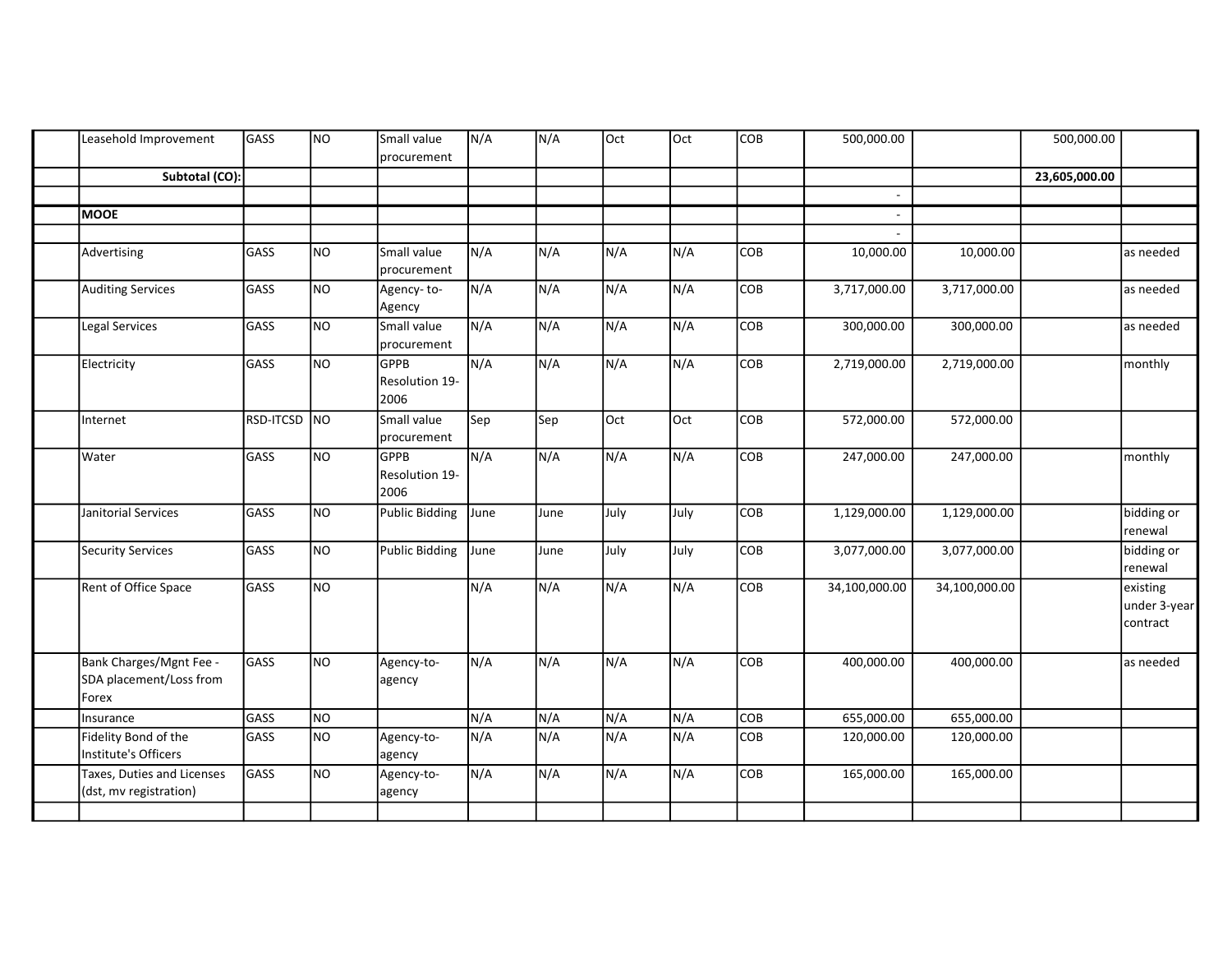|                                        | Semi-Expendable Books<br>Semi-Expendable Equipment RSD, RES, | RES, RID                        | N <sub>O</sub> |                                                                             |            |            |           | quarterly | <b>COB</b> | 1,239,140.00 | 1,239,140.00 |           |
|----------------------------------------|--------------------------------------------------------------|---------------------------------|----------------|-----------------------------------------------------------------------------|------------|------------|-----------|-----------|------------|--------------|--------------|-----------|
|                                        |                                                              |                                 |                |                                                                             |            |            |           |           |            |              |              |           |
|                                        |                                                              |                                 |                | Shopping                                                                    | June       | N/A        | July      | July      | COB        | 151,460.00   | 151,460.00   |           |
|                                        |                                                              | AFD                             | NO             | $NP-53.9$ - Small June<br>Value<br>Procurement                              |            | N/A        | July      | July      | COB        | 379,870.00   | 379,870.00   |           |
| softwares, licenses,<br>online journal | Subscription to various IT<br>newspapers, magazines,         | AFD, RES,<br>RIS, RSD           | NO             | NP-53.9 - Small quarterly<br>Value<br>Procurement/<br>Direct<br>Contracting |            | N/A        | quarterly | quarterly | COB        | 5,960,993.00 | 5,960,993.00 |           |
|                                        |                                                              |                                 |                |                                                                             |            |            |           |           |            |              |              |           |
| <b>Printing Services</b>               |                                                              | RID-Pub                         | NO             |                                                                             |            |            |           |           |            | 450,000.00   | 450,000.00   |           |
| Policy Notes<br>News                   | Development Research                                         | RID-Pub                         | NO             |                                                                             | N/A<br>N/A | N/A<br>N/A |           |           |            | 208,000.00   | 208,000.00   |           |
| <b>Research Papers</b>                 |                                                              | RID-Pub                         | N <sub>O</sub> |                                                                             | N/A        | N/A        |           |           |            | 298,800.00   | 298,800.00   |           |
| Development                            | Philippine Journal of                                        | RID-Pub                         | NO             |                                                                             |            | N/A        |           |           |            | 110,500.00   | 110,500.00   |           |
| Books                                  |                                                              | RID-Pub                         | N <sub>O</sub> |                                                                             | N/A        | N/A        |           |           |            | 141,600.00   | 141,600.00   |           |
|                                        | <b>Economic Policy Monitor</b>                               | RID-Pub                         | N <sub>O</sub> |                                                                             |            | N/A        |           |           |            | 198,000.00   | 198,000.00   |           |
| <b>APPC Proceedings</b>                |                                                              | RID-Pub                         | N <sub>O</sub> |                                                                             | N/A        | N/A        |           |           |            | 220,000.00   | 220,000.00   |           |
| Annual Report                          |                                                              | RID-Pub                         | NO             |                                                                             |            |            |           |           |            | 234,000.00   | 234,000.00   |           |
|                                        | PIDS Publications flyer                                      | RID-Pub                         | NO             |                                                                             |            |            |           |           |            | 18,000.00    | 18,000.00    |           |
| expenses                               | Other printing & publication                                 | RID, RSD,<br>AFD, RES,<br>PASCN | NO             | Small value<br>procurement                                                  | quarterly  | N/A        | quarterly | quarterly | COB        | 554,890.00   | 554,890.00   |           |
|                                        |                                                              |                                 |                | Small value                                                                 |            |            |           |           |            |              |              |           |
| Motor Vehicle                          | Repairs & Maintenance -                                      | AFD, RES,<br>RSD, RID           | NO             | procurement                                                                 | quarterly  | N/A        | quarterly | quarterly | COB        | 846,600.00   | 846,600.00   | as needed |
| Equipment                              | Repairs & Maintenance - IT                                   | AFD, RES,<br>RSD, RID           | NO             | Small value<br>procurement                                                  | quarterly  | N/A        | quarterly | quarterly | <b>COB</b> | 530,100.00   | 530,100.00   | as needed |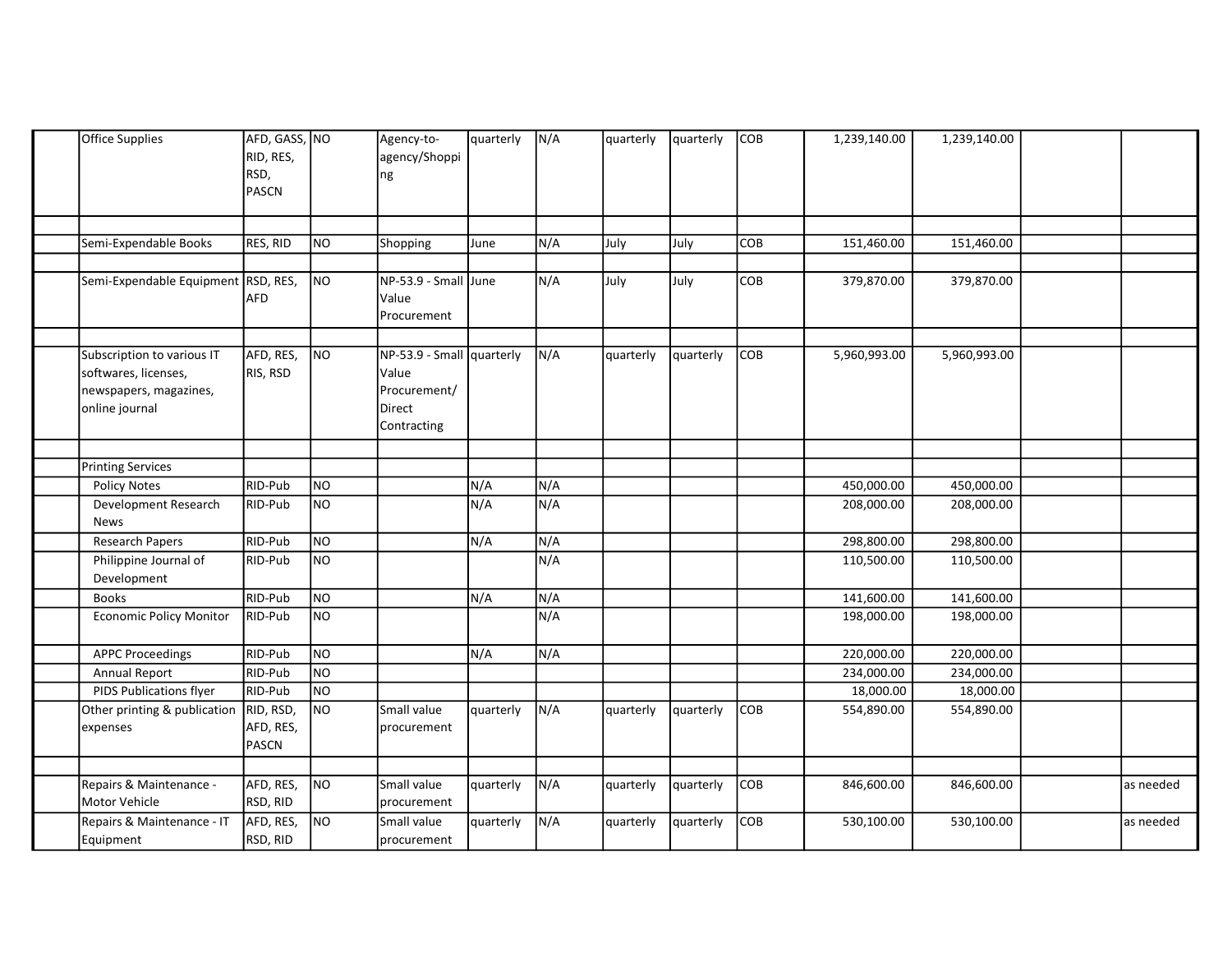| Repairs & Maintenance -<br>Office Equipment, Others | GASS, AFD, NO<br><b>RSD</b> |                | Small value             | June    | June | July      | July      | <b>COB</b> | 287,000.00   | 287,000.00   | as needed |
|-----------------------------------------------------|-----------------------------|----------------|-------------------------|---------|------|-----------|-----------|------------|--------------|--------------|-----------|
|                                                     |                             |                | procurement             |         |      |           |           |            |              |              |           |
| Repairs and Maintenance -                           | GASS                        | NO             | Small value             | June    | June | July      | July      | <b>COB</b> | 515,000.00   | 515,000.00   | as needed |
| Other Leasehold                                     |                             |                | procurement             |         |      |           |           |            |              |              |           |
| Improvements                                        |                             |                |                         |         |      |           |           |            |              |              |           |
|                                                     |                             |                |                         |         |      |           |           |            |              |              |           |
| Fuel, Oil and Lubricants                            | AFD, RES,                   | NO             | NP-53.14                | monthly | N/A  | monthly   | monthly   | COB        | 567,870.00   | 567,870.00   |           |
|                                                     | RSD, RID                    |                | <b>Direct Retail</b>    |         |      |           |           |            |              |              |           |
|                                                     |                             |                | Purchase                |         |      |           |           |            |              |              |           |
|                                                     |                             |                |                         |         |      |           |           |            |              |              |           |
| Postage & Courier Services                          | AFD, RES,                   | NO             | NP-53.5                 | monthly | N/A  | monthly   | monthly   | <b>COB</b> | 442,760.00   | 442,760.00   |           |
|                                                     | RID, RSD                    |                | Agency-to-              |         |      |           |           |            |              |              |           |
|                                                     |                             |                |                         |         |      |           |           |            |              |              |           |
|                                                     |                             |                | Agency                  |         |      |           |           |            |              |              |           |
|                                                     |                             |                |                         |         |      |           |           |            |              |              |           |
| Telephone/ Communication                            | RES, RIS,                   | NO             | <b>GPPB</b>             | monthly | N/A  | monthly   | monthly   | <b>COB</b> | 856,402.00   | 856,402.00   |           |
| expenses                                            | RSD, AFD,                   |                | Resolution 19-          |         |      |           |           |            |              |              |           |
|                                                     | GASS                        |                | 2006                    |         |      |           |           |            |              |              |           |
|                                                     |                             |                |                         |         |      |           |           |            |              |              |           |
| <b>Training and Seminar</b>                         | RES, RIS,                   | NO             | SVP/Agency-to-quarterly |         | N/A  | quarterly | quarterly | <b>COB</b> | 2,384,500.00 | 2,462,000.00 |           |
|                                                     | RSD, AFD,                   |                | Agency                  |         |      |           |           |            |              |              |           |
|                                                     | GASS,                       |                |                         |         |      |           |           |            |              |              |           |
|                                                     | <b>PASCN</b>                |                |                         |         |      |           |           |            |              |              |           |
|                                                     |                             |                |                         |         |      |           |           |            |              |              |           |
| <b>Annual Public Policy</b>                         | RID-PA                      | NO             | Small value             | July    |      |           |           | COB        |              | 2,078,500.00 |           |
|                                                     |                             |                |                         |         | July | Aug       | Aug       |            | 2,078,500.00 |              |           |
| Conference (Seminar)                                |                             |                | procurement             |         |      |           |           |            |              |              |           |
| <b>DPRM</b> activities                              | RID-PA                      | NO             | Small value             | July    | July | Aug       | Aug       | COB        | 81,125.00    | 81,125.00    |           |
|                                                     |                             |                | procurement             |         |      |           |           |            |              |              |           |
| Press conference (kick-off)                         | RID-PA                      | N <sub>O</sub> | Small value             | July    | July | Aug       | Aug       | COB        | 97,000.00    | 97,000.00    |           |
| and media briefing                                  |                             |                | procurement             |         |      |           |           |            |              |              |           |
| Regional Seminar with press RID-PA                  |                             | N <sub>O</sub> | Small value             | July    | July | Aug       | Aug       | COB        | 277,800.00   | 277,800.00   |           |
| conference                                          |                             |                | procurement             |         |      |           |           |            |              |              |           |
| PIDS Public Seminar                                 | RID-PA                      | NO             | Small value             | July    | July | Aug       | Aug       | COB        | 144,000.00   | 144,000.00   |           |
|                                                     |                             |                | procurement             |         |      |           |           |            |              |              |           |
| PIDS-CPBRB Legislators                              | RID-PA                      | N <sub>O</sub> | Small value             | July    | July | Aug       | Aug       | COB        | 60,000.00    | 60,000.00    |           |
| Forum Series & PIDS-SEPO                            |                             |                | procurement             |         |      |           |           |            |              |              |           |
|                                                     |                             |                |                         |         |      |           |           |            |              |              |           |
| PIDS-MinDA Policy Forum                             | RID-PA                      | N <sub>O</sub> |                         | July    | July | Aug       | Aug       | COB        | 73,000.00    | 73,000.00    |           |
| Inauguration of PIDS Corner                         | RID-PA                      | NO             | Small value             | Aug     | Aug  | Sep       | Sep       | COB        | 53,500.00    | 53,500.00    |           |
|                                                     |                             |                | procurement             |         |      |           |           |            |              |              |           |
|                                                     |                             |                |                         |         |      |           |           |            |              |              |           |
|                                                     |                             |                |                         |         |      |           |           |            |              |              |           |
|                                                     |                             |                |                         |         |      |           |           |            |              |              |           |
|                                                     |                             |                |                         |         |      |           |           |            |              |              |           |
|                                                     |                             |                |                         |         |      |           |           |            |              |              |           |
|                                                     |                             |                |                         |         |      |           |           |            |              |              |           |
|                                                     |                             |                |                         |         |      |           |           |            |              |              |           |
|                                                     |                             |                |                         |         |      |           |           |            |              |              |           |
|                                                     |                             |                |                         |         |      |           |           |            |              |              |           |
|                                                     |                             |                |                         |         |      |           |           |            |              |              |           |
|                                                     |                             |                |                         |         |      |           |           |            |              |              |           |
|                                                     |                             |                |                         |         |      |           |           |            |              |              |           |
|                                                     |                             |                |                         |         |      |           |           |            |              |              |           |
|                                                     |                             |                |                         |         |      |           |           |            |              |              |           |
|                                                     |                             |                |                         |         |      |           |           |            |              |              |           |
|                                                     |                             |                |                         |         |      |           |           |            |              |              |           |
|                                                     |                             |                |                         |         |      |           |           |            |              |              |           |
|                                                     |                             |                |                         |         |      |           |           |            |              |              |           |
|                                                     |                             |                |                         |         |      |           |           |            |              |              |           |
|                                                     |                             |                |                         |         |      |           |           |            |              |              |           |
|                                                     |                             |                |                         |         |      |           |           |            |              |              |           |
|                                                     |                             |                |                         |         |      |           |           |            |              |              |           |
|                                                     |                             |                |                         |         |      |           |           |            |              |              |           |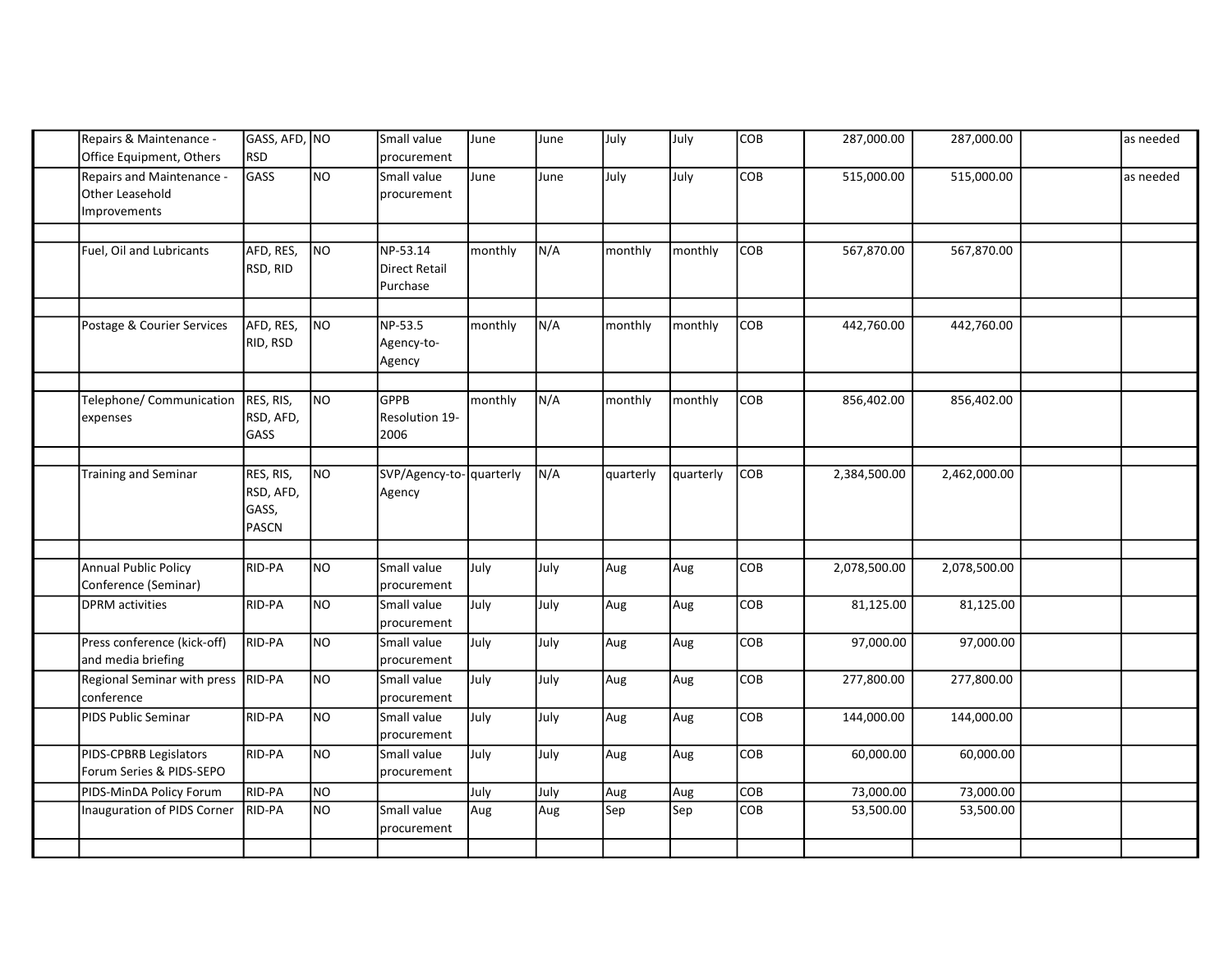| Major Events<br>(Anniv/Parangal/Testimonial<br>/Yearend)                                                               | GASS                                     | NO | Small value<br>procurement/S<br>hopping | Aug       | Aug | Sep       | Sep       | COB        | 1,184,000.00             | 1,184,000.00  |           |
|------------------------------------------------------------------------------------------------------------------------|------------------------------------------|----|-----------------------------------------|-----------|-----|-----------|-----------|------------|--------------------------|---------------|-----------|
| Athletic and Cultural<br>Program                                                                                       | GASS                                     | NO | Small value<br>procurement              | Aug       | Aug | Sep       | Sep       | <b>COB</b> | 162,000.00               | 162,000.00    |           |
|                                                                                                                        |                                          |    |                                         |           |     |           |           |            |                          |               |           |
| Traveling Expenses                                                                                                     | RES, RIS,<br>RSD, AFD,<br>GASS,<br>PASCN | NO | SVP/Direct<br>Purchase                  | quartely  | N/A | quartely  | quartely  | <b>COB</b> | 27,299,020.00            | 27,299,020.00 | as needed |
| Miscellaneous                                                                                                          | RES, RSD,<br>GASS, RID,<br><b>AFD</b>    | NO | Small value<br>procurement/<br>Shopping | N/A       | N/A | N/A       | as needed | <b>COB</b> | 615,290.00               | 615,290.00    | as needed |
|                                                                                                                        |                                          |    |                                         |           |     |           |           |            |                          |               |           |
| Representation (meetings,<br>consultations)                                                                            | RES, RIS,<br>RSD, AFD,<br>GASS,<br>PASCN | NO | Small value<br>procurement              | quarterly | N/A | quarterly | quarterly | <b>COB</b> | 11,438,185.00            | 11,438,185.00 | as needed |
|                                                                                                                        |                                          |    |                                         |           |     |           |           |            |                          |               |           |
| <b>Consultancy Services</b>                                                                                            | <b>RES</b>                               | NO | Small value<br>procurements             | Mar-Sep   | N/A | Mar-Sep   | Mar-Sep   | <b>COB</b> | 43,641,000.00            | 43,641,000.00 |           |
| Tier 2 - PIDS Research<br>Program                                                                                      |                                          |    |                                         |           |     |           |           |            | $\sim$                   |               |           |
| Assessment of DSWD's<br>Social Pension (SocPen)<br>Program                                                             |                                          |    |                                         |           |     |           |           |            | $\overline{\phantom{a}}$ |               |           |
| Measuring the quality of<br>care in health facilities                                                                  |                                          |    |                                         |           |     |           |           |            |                          |               |           |
| Assessment of hospital<br>financing                                                                                    |                                          |    |                                         |           |     |           |           |            |                          |               |           |
| Analysis of trends and<br>revisiting policies and<br>institutional arrangements<br>in international labor<br>migration |                                          |    |                                         |           |     |           |           |            |                          |               |           |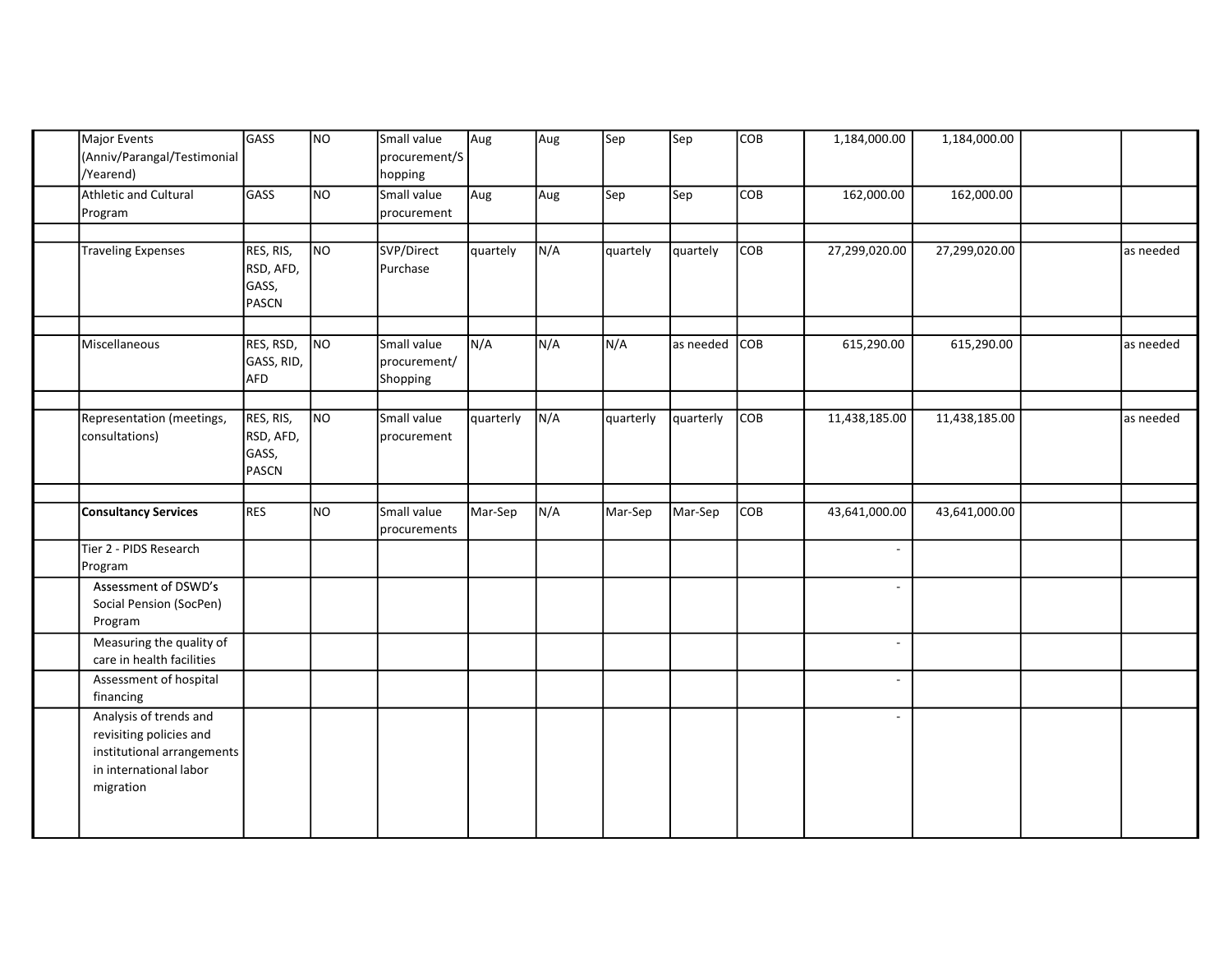| Fintech Landscape in the<br>Philippines and Prospects<br>for Growth                                                                                          |  |  |  |  | $\overline{\phantom{a}}$    |  |  |
|--------------------------------------------------------------------------------------------------------------------------------------------------------------|--|--|--|--|-----------------------------|--|--|
| Evaluation of the<br>governance framework for<br>metropolitan<br>arrangements in the<br>Philippines                                                          |  |  |  |  | $\overline{a}$              |  |  |
| Determining the Viability<br>of Local Governments                                                                                                            |  |  |  |  | $\overline{\phantom{a}}$    |  |  |
| Assessment of the<br>Countrly's Transport<br>Infrastructure Program                                                                                          |  |  |  |  |                             |  |  |
| Analysis of the 2022<br>President's Budget                                                                                                                   |  |  |  |  | $\overline{a}$              |  |  |
| Emerging Tax Issues in the<br>Digital Economy - Phase 2                                                                                                      |  |  |  |  | $\sim$                      |  |  |
| PIDS-4Ps Program                                                                                                                                             |  |  |  |  | $\mathcal{L}_{\mathcal{A}}$ |  |  |
| Pantawid Pamilya Impact<br>Evaluation (4th Wave)                                                                                                             |  |  |  |  |                             |  |  |
| Is the 4Ps targeting and<br>reaching the "right"<br>beneficiaries? An<br>assessment of the veracity<br>of the list of Pantawid<br>Pamilya/4Ps beneficiaries. |  |  |  |  | $\sim$                      |  |  |
| Mapping the supply of<br>health and education<br>facilities and services<br>accessed by Pantawid<br>Pamilya beneficiaries                                    |  |  |  |  | $\overline{a}$              |  |  |
| PIDS - Tier 1 Studies                                                                                                                                        |  |  |  |  | $\sim$                      |  |  |
| How Does the Philippines<br>Fare in Meeting the ASEAN<br>Socio Cultural Community<br><b>Vision 2025?</b>                                                     |  |  |  |  |                             |  |  |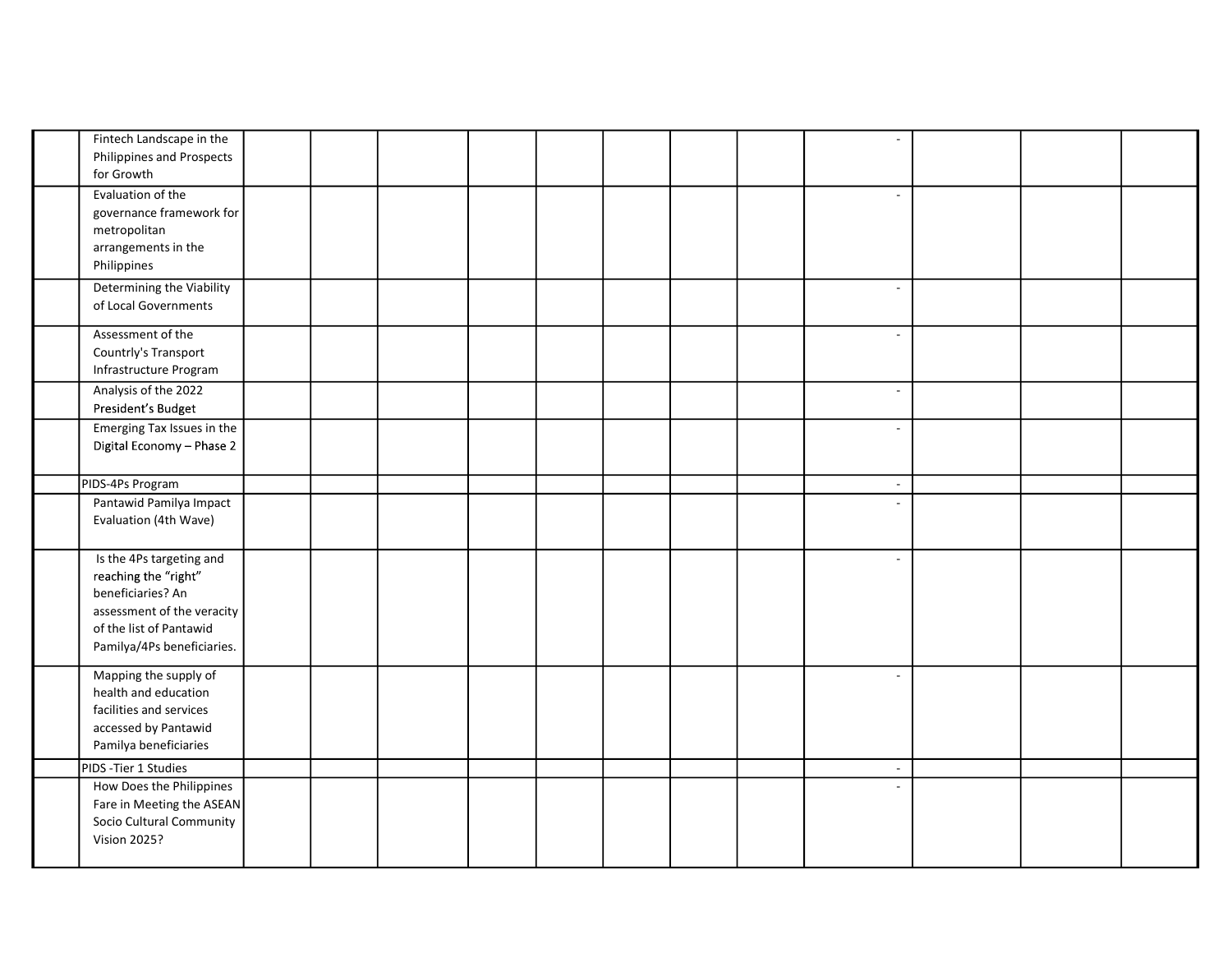| Medicine procurement in<br>government                                                                                                            |  |  |  |  | $\overline{\phantom{a}}$ |  |  |
|--------------------------------------------------------------------------------------------------------------------------------------------------|--|--|--|--|--------------------------|--|--|
| Book Project (Year 2):<br>Improving the<br>performance of the<br>Philippine Mixed National<br><b>Education System: A</b><br><b>Holistic View</b> |  |  |  |  | $\sim$                   |  |  |
| Improving resilience of<br>vegetable farmers in<br>upland areas: The role of<br>social and economic<br>networks                                  |  |  |  |  | $\overline{a}$           |  |  |
| Urban water waste<br>management                                                                                                                  |  |  |  |  | $\blacksquare$           |  |  |
| Climate Change and<br>Disaster Risk in the<br>Philippines: Governance<br>Templates and ICT                                                       |  |  |  |  |                          |  |  |
| Inputs to the Philippine<br>FTA negotiation strategy                                                                                             |  |  |  |  | $\overline{a}$           |  |  |
| Additional:                                                                                                                                      |  |  |  |  | $\overline{\phantom{a}}$ |  |  |
| How modern is Philippine<br>agriculture? A quarter<br>century of agriculture and<br>fisheries modernisation<br>under AFMA                        |  |  |  |  |                          |  |  |
| Assessment of social<br>mobility in the context of<br>labor market<br>segmentation and in-work<br>poverty                                        |  |  |  |  | $\overline{a}$           |  |  |
| Assessment of the skills<br>portfolio of the country's<br>workforce                                                                              |  |  |  |  | $\overline{\phantom{a}}$ |  |  |